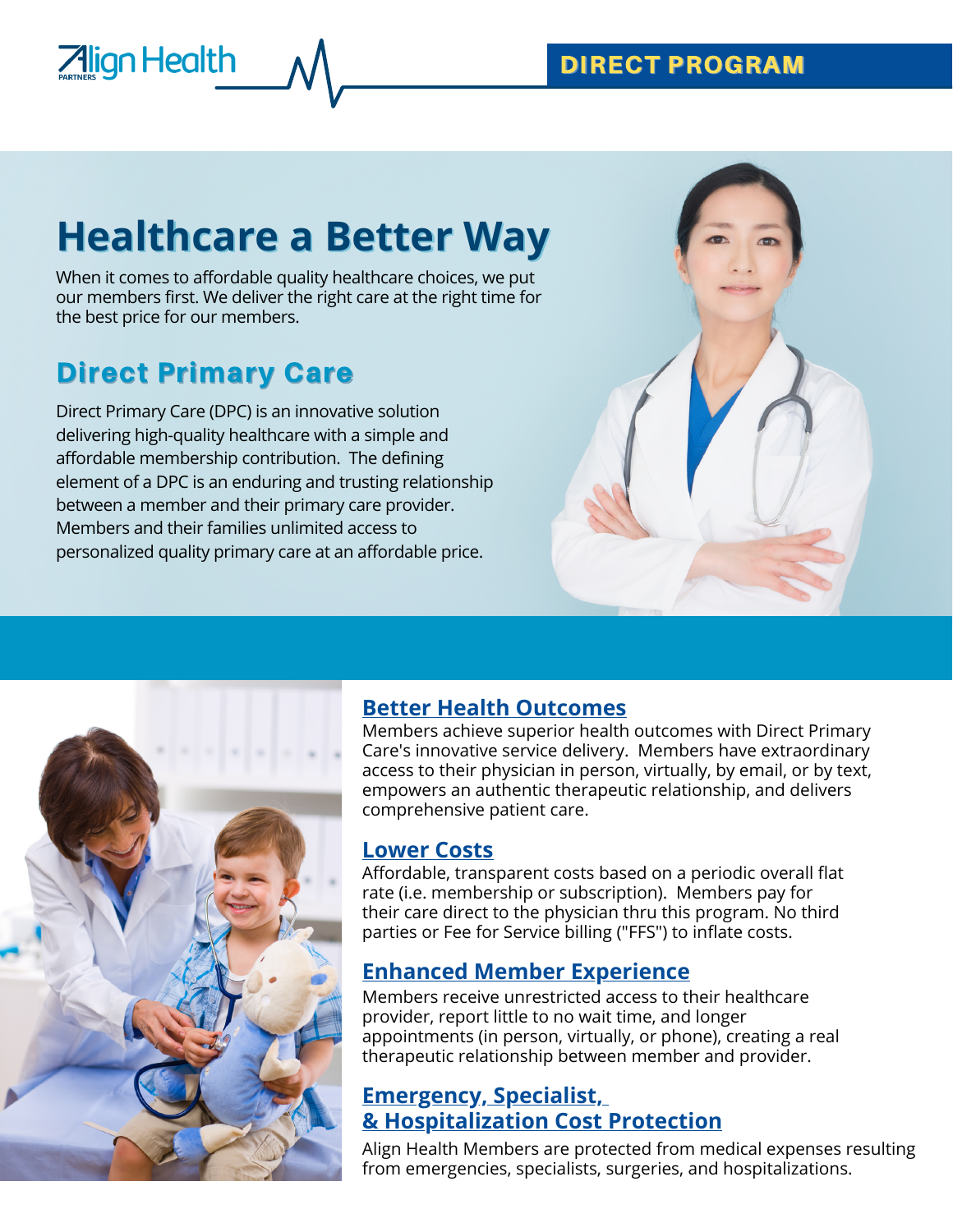### DIRECT PROGRAM

### Member Benefits

**Align Health** 

#### **Easy to Use Member Portal**

- Single sign-on user experience
- Online enrollment  $\bullet$
- $\bullet$ Secure payment
- $\bullet$ Customer service
- $\bullet$ Benefit summaries

#### **Direct Primary Care**

- $\bullet$ Free annual exams
- Unlimited access to personal Primary Care Doctor onsite, virtual, text, or email
- No copays, deductibles, or hidden costs or fees
- Discounts on specialists, prescriptions, labs, and imaging
- Universal acceptance regardless of preexisting conditions
- In-person consult for specialist referrals, diagnostics, or labs
- Member first approach to healthcare and health promotion  $\bullet$
- HIPAA/PHI compliant technology that brings personal care to you when you need it
- Live video chat with photo upload for clarity and peace of mind
- Personalized digital history minimizes paperwork allowing for more time with provider
- $\bullet$ Enroll anytime without open enrollment or waiting period

#### **Pharmacy**

- $\bullet$ RX benefit program
	- \$10 copay on generic
	- \$30 copay on formulary program drugs  $\bullet$
	- \$250 individual / \$500 family annual deductible
	- \$250 monthly maximum benefit

#### **Laboratory Services**

- National discount program
- Up to 75% savings on participating labs

#### **Mental Wellness**

- Licensed Professionals (Online or In-Person)  $\bullet$ 
	- Coaches  $\bullet$
	- Counselors
- Work/Life Services
	- $\bullet$ Legal Referrals
	- Financial Coaching
	- Family Care Referrals
- Self-Care Resources
	- $\bullet$ Articles, Tip Sheets, & Videos
	- Self-Paced Training  $\bullet$
- Direct & Direct Plus Programs members in CA, NJ, VT, DC, and RI may add our Basic Minimum Essential Coverage (MEC) option to satisfy the ACA *Individual Mandate*
- This program is not insurance and does not meet the minimum creditable coverage requirements under the Affordable Care Act
- *This program is not available in MA*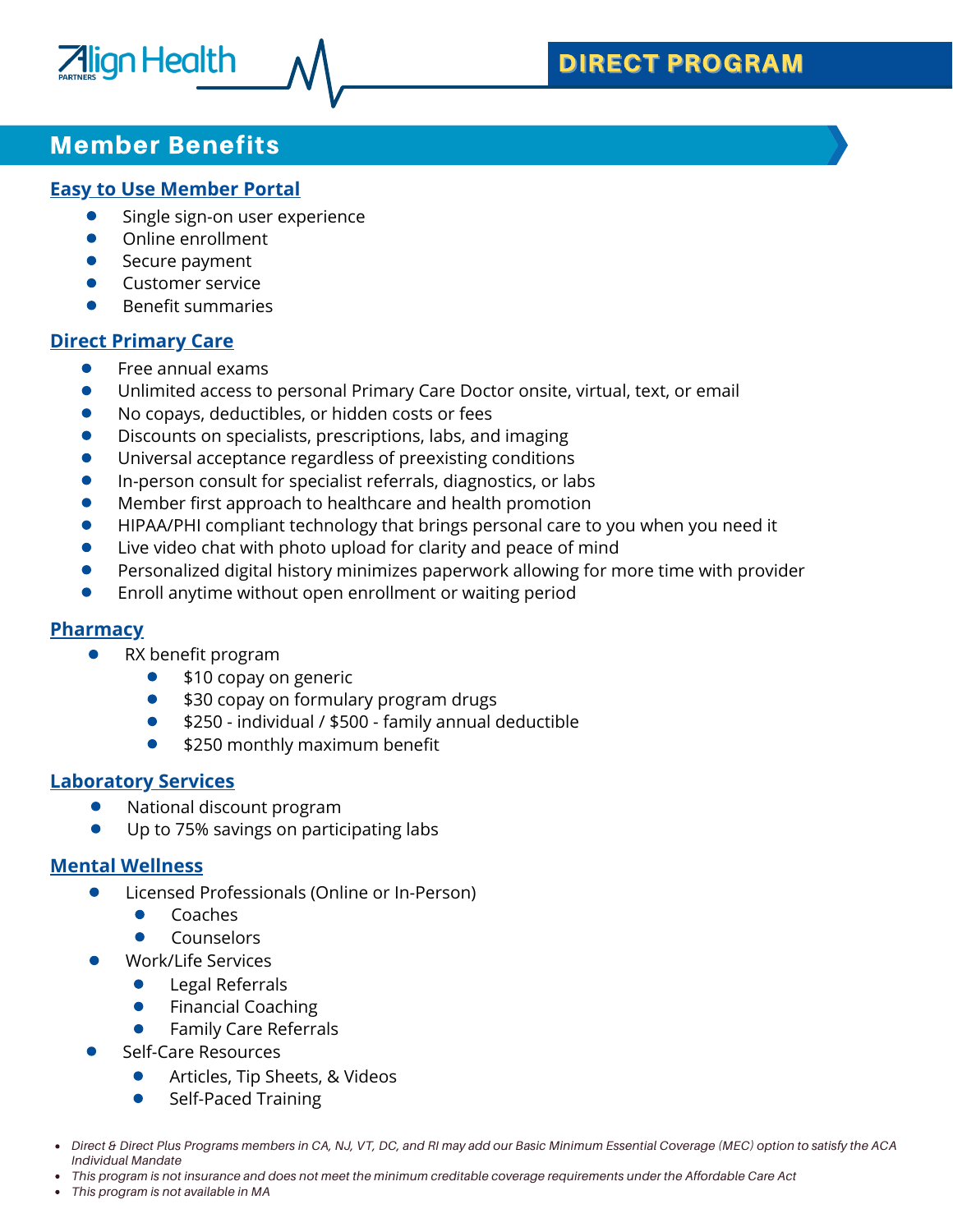### Member Benefits

**Align Health** 

#### **Emergency, Surgery, & Hospitalization Cost Protection** 1

- No co-pay, deductible, coinsurance, or max out of pocket  $\bullet$
- No network restrictions  $\bullet$
- No annual caps  $\bullet$
- $\bullet$ Attentive to medical cost needs
- Simple responsible cost per medical event options  $\bullet$
- $\bullet$ No open enrollment
- Everyone accepted  $\bullet$
- $\bullet$ Medical management
- Fair price negotiation
- Well care options
- Specialist and facility acceptance worldwide
	- **Pre-existing Condition Benefit Limitations** 1
		- Any illness or accident for which a person has been diagnosed, received medical treatment, been examined, taken medication, or had symptoms for 24 months prior to the effective date is considered a pre-existing condition.
		- Pre-existing conditions limitations:
			- 1st Year of Membership Waiting period for all pre-existing conditions
			- 2nd Year of Membership Up to \$25,000 of sharing for pre-existing conditions
			- 3rd Year of Membership Up to \$50,000 of sharing for pre-existing conditions
			- 4th Year of Membership and Beyond Up to \$125,000 of sharing for pre-existing conditions

#### Medical Cost Comparison - Direct Plus+ vs Traditional Insurance



25 year old female involved In skiing accident with a compound broken femur fracture, spine and head injuries after hitting a tree at high speed requiring emergency air lift, ER, MRI, surgery, ICU and rehabilitation.

When compared with Traditional Insurance, an Align Health member saves: \$6,500

| <b>Align Direct Program</b> |                                              |    | <b>Insurance-\$2500 80/20 PPO</b> |                                                                |  |  |
|-----------------------------|----------------------------------------------|----|-----------------------------------|----------------------------------------------------------------|--|--|
|                             | \$1,000 IUA<br>$$0$ copay<br>\$0 coinsurance | VS |                                   | \$2,500 deductible<br>$$30$ copay<br>\$4,970 coinsurance (20%) |  |  |
| <b>Total Cost</b>           | \$1,000                                      |    | <b>Total Cost</b>                 | \$7,500                                                        |  |  |

 $*$ \$1,000 max per event x 3 per year  $*$ Max Out of Pocket after deductible = \$5,000



An IUA, or Initial Unshareable Amount, is the amount a member is responsible to pay before the community shares in medical expenses. There are three IUA levels<br>IUA? to choose from during enrollment: \$1,000, \$2,500 and \$5,000.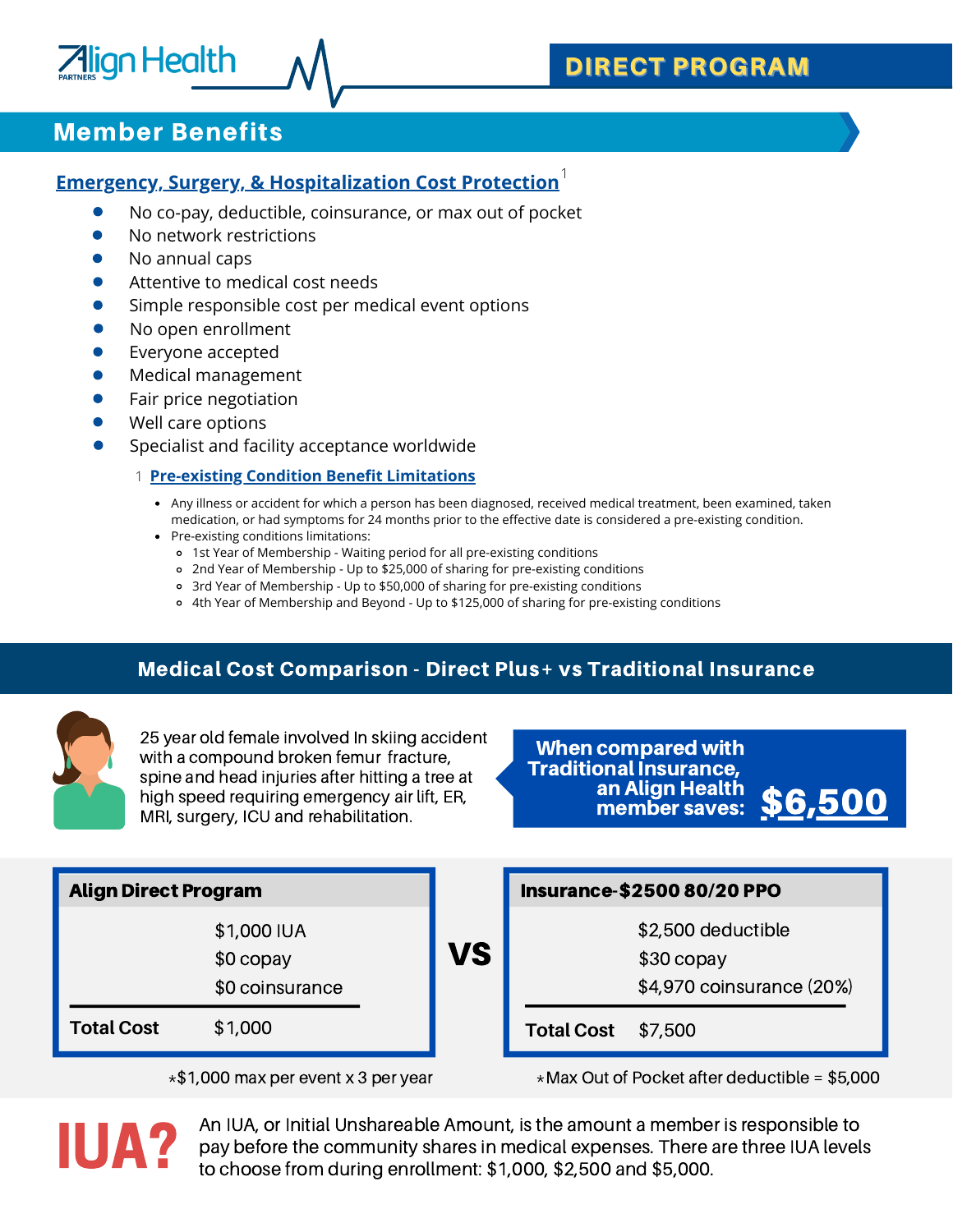

1<br>1910 - Paul Barnett, amerikansk matematik<br>1910 - Paul Barnett, amerikansk matematik

### Direct Member Pricing

**Align Health** 

| Initial Unshareable<br>Amount per Medical | <b>\$1000 IUA</b>  |                   | <b>\$2500 IUA</b>  |                   | <b>\$5000 IUA</b>  |                   |
|-------------------------------------------|--------------------|-------------------|--------------------|-------------------|--------------------|-------------------|
| Event x3 per year                         | <b>Under</b><br>50 | <b>Over</b><br>50 | <b>Under</b><br>50 | <b>Over</b><br>50 | <b>Under</b><br>50 | <b>Over</b><br>50 |
| <b>Member Only</b>                        | \$399.00           | \$445.00          | \$345.00           | \$399.00          | \$329.00           | \$382.00          |
| <b>Member + Spouse</b>                    | \$665.00           | \$720.00          | \$580.00           | \$649.00          | \$529.00           | \$595.00          |
| Member + $Child$ (ren)                    | \$655.00           | \$699.00          | \$552.00           | \$615.00          | \$535.00           | \$598.00          |
| <b>Member + Family</b>                    | \$965.00           | \$1020.00         | \$836.00           | \$890.00          | \$785.00           | \$819.00          |

#### \*\*Smoker add \$60

Direct & Direct Plus Program members in CA, NJ, VT, DC, and RI may add our Basic Minimum Essential Coverage (MEC) option to satisfy the ACA *Individual Mandate*

This program is not insurance and does not meet the minimum creditable coverage requirements under the Affordable Care Act

*This program is not available in MA*

# JOIN TODAY!

**Email: [info@alignhealthpartners.com](mailto:info@alignhealthpartners.com) Phone: 888.775.7838 [www.aligndpc.com](http://www.aligndpc.com/)**